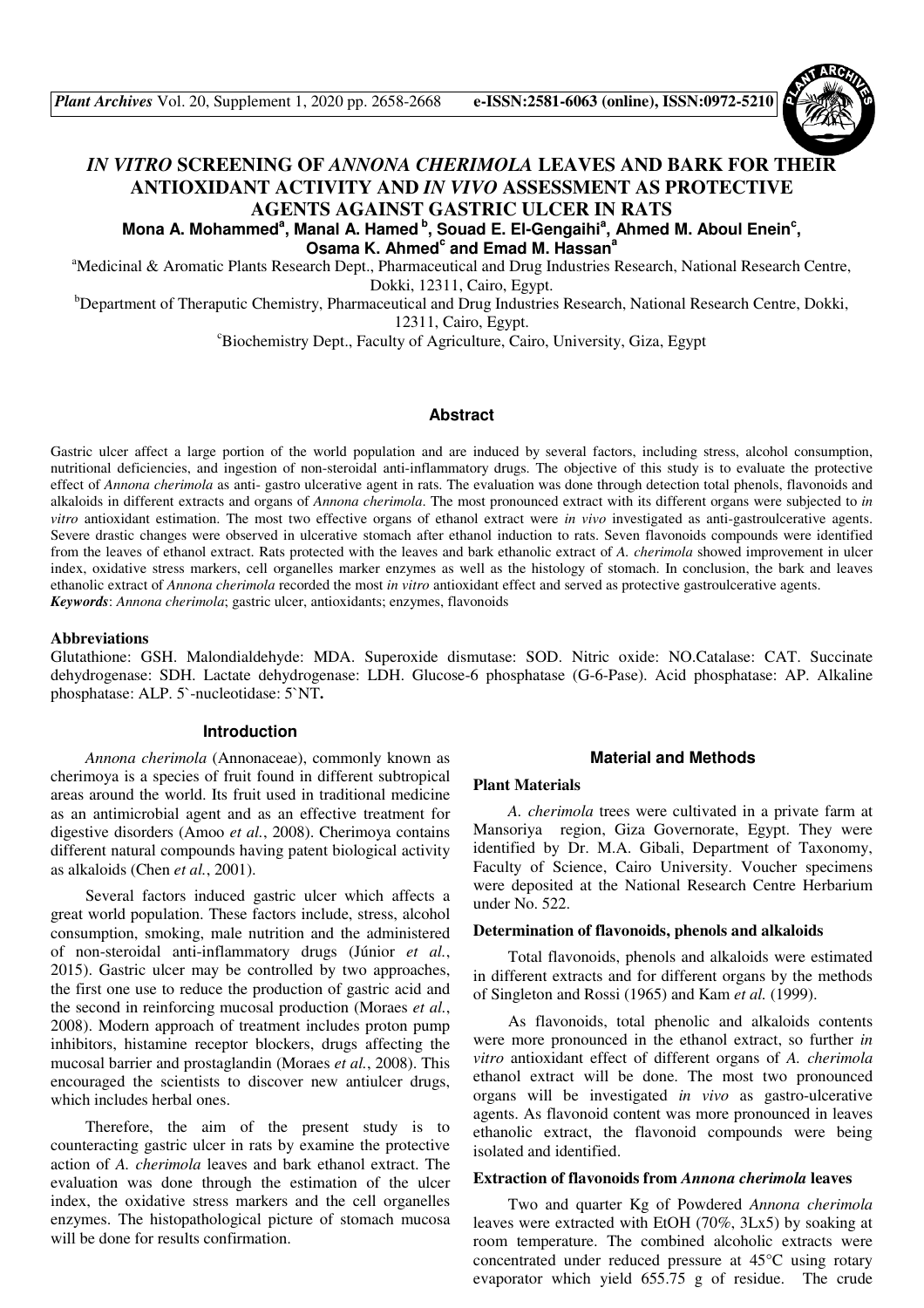residue was suspended into water, left overnight, and was successively partitioned with methylene chloride  $(Me_2Cl_2)$ , 127.52g), ethyl acetate (EtOAc, 18.71g) and n-butanol (BuOH, 280g). Elution solvent systems were used (BAW 4:2:1 and acetic acid 15%). After air-drying, the spots were visualized under UV light (Kam *et al.*, 1999).

#### **Isolation of flavonoid compounds from BuOH fraction**

The BuOH fraction was evaporated till free from solvent (280g) and then subjected to paper chromatography technique (whatmann No. 3MM) using 15% Acetic acid as eluting system yielding five bands. The bands were extracted with MeOH (70%).

Band (1) subjected for further purification using small Sephadex LH-20 column eluted with MeOH (70%) yielding two fractions, one of them subjected to PTLC using Butanol: Acetic acid: Water, (5:1:0.5) produce compound 1 semi purified, which was subjected to sephadex column LH-20 to afford one pure compound (1), Band (2) gave two compound 2,3), Band (3) gave one pure substrate (compound 4), Band (4) gave one pure substrate (compound 5) and Band (5) gave pure (compound 6,7) after purification using sephadex LH-20 column which eluted with 50% MeOH.

## **(i) Band(1):Quercetin 3-***O***-**α**-L-rhamnopyranosyl-(1**→**6))** β**-D glucopyranoside(1)**

Its structure was confirmed by <sup>1</sup>H NMR spectroscopic analysis (chemical shift  $\delta$  in ppm, coupling constant *J* in Hz). The recorded spectrum (DMSO- $d_6$ ), exhibited signals at δ 6.20 (1H, d, *J*= 2.1 Hz, H-6), δ 6.39 (1H, d, *J*=2.1 Hz, H-8), δ 7.57 (1H,d, *J*=2.1Hz, H-2'), δ 6.89 (1H,d,  $J = 9$  Hz, H-5'),  $\delta$  7.54(1H, dd,  $J = 9$ , 2.1 Hz, H-6'),  $\delta$ 5.35 (1H,d, J=7.5 Hz, H-1'' ), δ 4.40 (1H,d, J= 2.0 Hz, H-1'''),  $\delta$  1.01 (3H,d, J= 6.3 Hz, CH<sub>3</sub>-rha) 3.16-3.65 (m, the rest sugar of glucose and rhamnose). The <sup>1</sup>H NMR of this compound revealed the chemical shift of protons identical with those reported in the literature for rutin.  $^{13}$ C NMR spectral data displayed 27 carbons, 15 carbons of aglycone with 12 carbon resonances of the two sugar moieties.

The carbon signals appeared at  $\delta$  104.8 and 102.4 which are assignable of the anomeric carbons of glucose and rhamnose. Assignments of the remaining carbons were aided by comparison with the chemical shift of the corresponding carbon resonances of quercetin 3-substituted (Kundakovic *et al.*, 2004). From the previous data, compound (1) was identified as, quercetin 3-*O*-α-L-rhamnopyranosyl-(1→6))-β-D-glucopyranoside (rutin) (Fig.1.).



**Fig. 1:** Chemical structure of the isolated compounds (1-7)

#### **(ii) Band (2) Kaempferol 3-***O-*β**-D-glucopyranoside (2)**

<sup>1</sup>H NMR of compound showed aromatic signals at  $\delta$  8.1 (2H, d, *J* = 8.8 Hz) and 6.9 (2H, d, *J*= 8.8 Hz) assignable H-2', 6'and H-3', 5' respectively, together with two meta coupled protons at  $\delta$  6.3 (1H,  $J = 2.0$  Hz) and  $\delta$  6.5 (1H,  $J =$ 2.0 Hz) assignable H-6 and H-8, respectively. The anomeric proton of the sugar appeared at  $(\delta$  5.57, d,  $J = 7.2$  Hz) indicating its β configuration of glucose at position 3.<sup>13</sup>C NMR spectral data displayed 21 carbon, 15 of kampferol with 3-substituted and 6 carbon of glucose unit which confirmed by the anomeric carbon atom of glucose at δ101.29 and the other carbon signals appeared at their proper position (C-5'' at δ 77.83; C-3'' at δ 74.59; C-4'' at δ 76.80; C-2" at  $\delta$  70.28 and C-6" at  $\delta$  61.23) (Fig. 1).

 From the previous data compound 2 is identified as kampferol-3-*O*-β-D-glucopyranoside(Santos *et al.*, 2000).

## **(iii) Band (2) Quercetin 3-***O***-**β**- D-glucopyranoside (3)**

The <sup>1</sup>H NMR showed the aromatic protons of the B-ring appeared at δ 7.67 (1H, dd, *J* = 8.62 and 2.12 Hz); δ 7.53 (1H, d, *J =* 2.12 Hz); and 6.82 (1H, d, *J*= 8.62 Hz) assignable H-6', H-2' and H-5', respectively. The two aromatic proton of the A-ring showed as two doublet at  $\delta$ 6.20 and  $\delta$  6.40with  $J = 1.8$  Hz of each proton due to meta coupling of H-6 and H-8, respectively. The anomeric proton of the sugar appeared at  $(\delta 5.37 \text{ with } J = 7.63 \text{ Hz})$  indicating its β configuration of glucose at position 3. <sup>13</sup>C NMR spectral data displayed 21 carbons, 15 of quercetin and 6 carbons of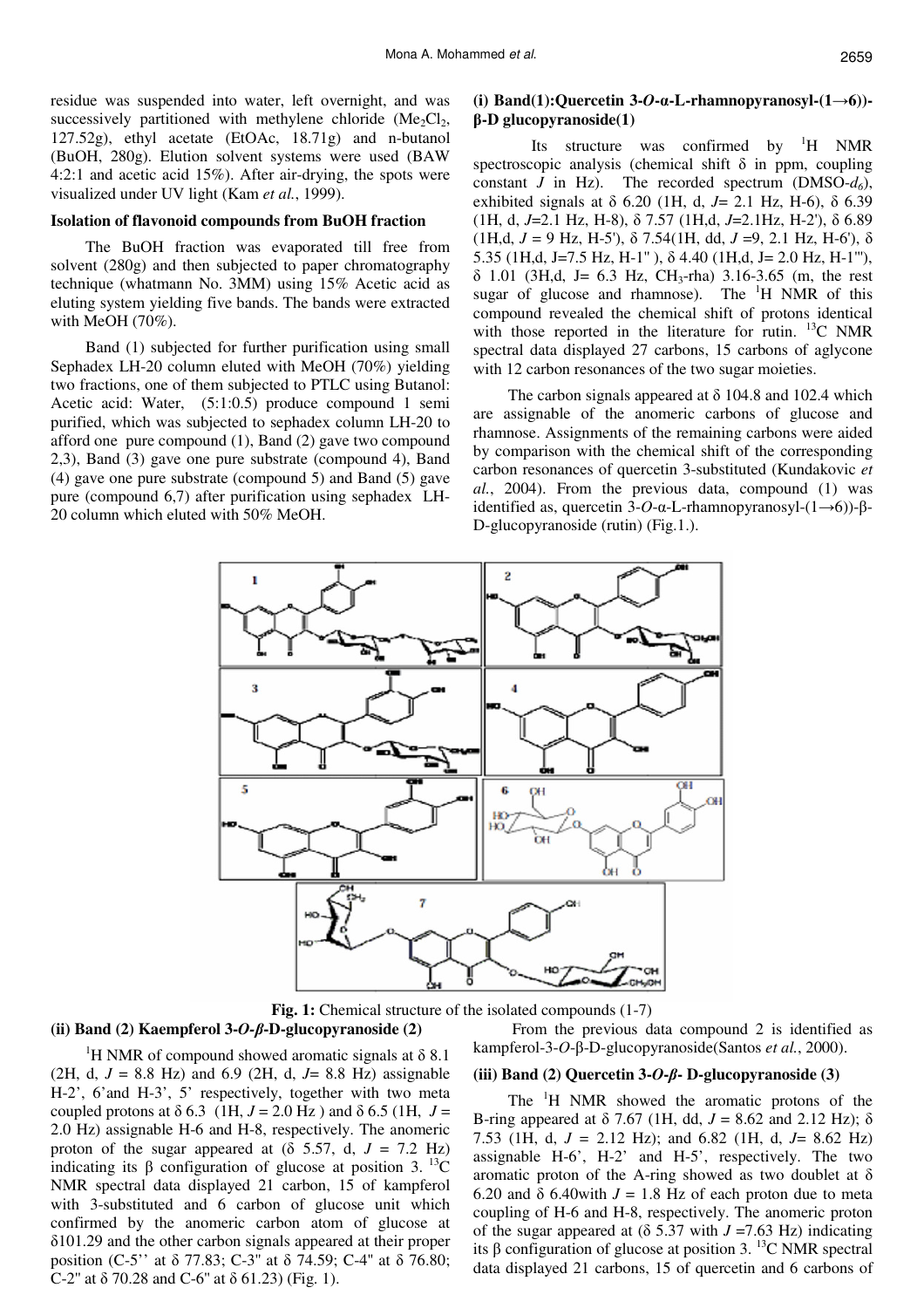2660

glucose moiety. The anomeric carbon of glucose appeared at δ101.20 and the rest carbon signals of glucose appeared at their proper position. The carbon resonances of the quercetin were assigned by comparison with the corresponding signals in the published data. From the previous data compound 3 is identified as quercetin 3-O-β-D-glucopyranoside (Fig. 1) (Santos *et al.*, 2000).

# **(iii) Band (3) Kaempferol (4)**

The <sup>1</sup>H NMR showed the aromatic proton of the Bring as two doublets at  $\delta$  8.03,  $\delta$  6.93 with  $J = 8.5$  due to ortho coupling of H-2', 6' andH-3', 5' respectively, two aromatic protons of the A-ring were revealed as two doublet at  $\delta$  6.41and  $\delta$  6.17 with  $J = 2.0$  Hz due to meta coupling of H-6 and H-8 respectively. From these data this compound is identified as kampferol (Fig. 1) (Gonda *et al.*, 2000).

# **(iv) Band (4) Quercetin (5)**

The <sup>1</sup>H NMR showed the aromatic proton of the B-ring as doublet at  $\delta$  7.69,  $J = 2.1$  Hz of H-2' due to meta coupling of H-6'and doublet at δ 7.57, *J* = 2.1 Hz and 8.4 Hz of H-6'due to meta coupling with H-2'and ortho- coupling with H-5' respectively, a doublet at  $(\delta 6.9, J = 8.4 \text{ Hz})$  for H-5' due to an ortho coupling with H-6' was observed , two aromatic proton of the A-ring showed as two doublet at  $\delta$  6.2 and  $\delta$ 6.42with  $J = 1.8$  Hz of each proton due to meta coupling of H-6 and H-8 respectively.  $^{13}$ C NMR displayed 15 carbons which were found to be in accordance with the proposed structure of quercetin (Fig. 1) (Gonda *et al.*, 2000).

# **(v) Band (5) Luteolin-7-O-**β**-D-glucopyranoside (6)**

Compound (6) is isolated as a faint yellow amorphous powder, m.p. 252-254oC, which possess chromatographic properties (dark brown spot on PC, turning bright green when fumed with ammonia vapor, changing yellow with AlCl<sub>3</sub> and  $\lambda_{\text{max}}$  (nm)as 254, 286, 352 identical with those given for luteolin 7-O-glucoside (Mabry *et al.*, 1970). This suggestion was supported by a molecular weight determination of (6) using positive ESI-MS technique (molecular weight 448, [M+H]+ at m/z: 449). Acid hydrolysis of (6) afforded glucose and luteolin, which compared with authentic markers.

The 1H-NMR spectrum (DMSO-d6) showed the structure of  $(6)$  to be luteolin 7-O-glucoside. <sup>1</sup>H-NMR revealed signals at  $\delta$  ppm 7.45 (dd, J = 8.3 Hz, and J = 2.2) Hz, H-6'),  $7.42$  (d, J = 2.2 Hz, H-2'), 6.9 (d, J = 8.3 Hz, H-5'), 6.8 (d, J = 2.2 Hz, H-8), 6.7 (s, H-3), 6.4 (d, J = 2.2 Hz, H-6) and signal appeared as doublet at  $\delta$  ppm 5.08 (d, J = 6.6 Hz, H-1'' of glucose) assignable for the anomeric proton of the sugar moiety.

Further confirmation of the structure of (6) as luteolin 7-O-glucoside, was achieved through  ${}^{13}$ C-NMR spectrum (DMSO-d6). The presence of β-glucopyranoside moiety in the compound of (6) confirmed from the anomeric carbon resonance at  $\delta$  99.82 ppm and from the chemical shift values of the remaining sugar resonances at  $\delta$  72.09, 77.14, 69.50, 76.36 and 60.58 ppm which assigned for  $(C-2)$ ,  $(C-3)$ ,  $(C-3)$ 4''), (C-5'') and (C-6'') respectively. Resonances of the carbons of the flavonoid moiety were assigned by comparison with the corresponding signals in the published spectrum of Luteolin-7-O-β-D-glucopyranoside (Harborne and Baxter, 1999). Compound (6) was identified as Luteolin-7-O-β-D-glucopyranoside.

# **(a) Band (5) kaempferol 3-**α**-D-glucopyranoside-7-**α**-1 rhamnopyranoside (7)**

Compound (7) was isolated as pale yellow crystals, UV analysis using shift reagents. Mabry *et al.*(1970) showed that compound (7) was a 3,7-di-0-glycoslde. Acid hydrolysis of the compound (7) yielded an equimolecular mixture of glucose, rhamnose and kaempferol. This suggestion was supported by a molecular weight determination of (7) using positive ion mode ESI(+) technique ( molecular weight 594.1584, [M+H]+ at m/z: 595, 560, 449, 286 (Fig. 1).

The <sup>1</sup>H-NMR spectrum showed two doublets at  $\delta$  6.36 and  $\delta$  6.78 with J = 2 Hz assigned to H-6 and H-8 respectively. The 4'-monosubstitution on the B-ring was indicated by two doublets (J = 9 Hz) of two protons each at  $\delta$ 6.89 (H-3' and H-5') and 8.06 (H-2' and H-6') The rhamnosylanomeric proton appeared as a doublet  $(J = 15 \text{ Hz})$ at δ 5.32 ppm while the rhamnosyl-methyl group appeared as an ill-shaped 3H doublet (J=4 Hz) at 1.23 ppm, a characteristic feature of 7-0-a-rhamnopyranosides (Mabry *et al.*, 1970). The glucosylanomeric proton appeared as a broadened ringlet  $(J = 1$  Hz) at  $\delta$  5.65 ppm where the small value for the splitting of H-l" indicated that the glucose was α-linked to the aglycone (β-glucosides typically show the anomeric proton as a doublet with 517=Hz). A broadened doublet (J = 24 Hz) at δ 4.37 ppm was assigned to H-2". The remaining sugar protons appeared as a complex multiplet between 32.4 1 ppm This glycoside was not affected by βglucosidase but it was rapidly hydrolysed with α-glucosidase giving kaempferol 7- rhamnoside and glucose Therefore compound (7) was characterized as kaempferol 3-α-Dglucopyranoside-7-α-1-rhamnopyranoside.

# *In vitro* **antioxidant assay**

The antioxidant activity of serial concentrations (10:100µg) of the ethanol extracts of *A. cherimola* different organs were estimated by the method of Chen *et al.* (2007). As *A. Cherimola* ethanol extract of leaves and bark showed the most potent antioxidant effect, so we selected therefor further *in vivo* evaluation as anti-gastroulcerative agents in rats.

# **Animals & Ethics**

Adult male healthy Wistar strain albino rats weighing 150-200 ±10g were obtained from the Animal House, National Research Centre, Dokki, Egypt. Rats were randomly divided into 7 groups of eight rats each. Animals were fed on standard diet and water *ad libitum*. Animals were acclimatized to the laboratory conditions for one week before starting the experiment. Temperature through the housing was adjusted to 24  $^{\circ}$ C with relative humidity 65 $\pm$ 5% and 12/12 h of light/dark cycles.

Anesthetic procedures and handling with animals were complied with the ethical guidelines of Medical Ethical Committee of the National Research Centre in Egypt and performed for being sure that the animals do not suffer at any stage of the experiment (Approval no: : 106/2012).

# **Acute toxicity**

48 rats of  $200 \pm 10$ g were divided into 2 groups (24 rats each). Each main group was subdivided into three subgroups (8 rats each) and received one oral dose of 250, 500, and 1000 mg/ kg body weight of bark and leaves of *A. cherimola* ethanol extract. Numbers of dead animals were counted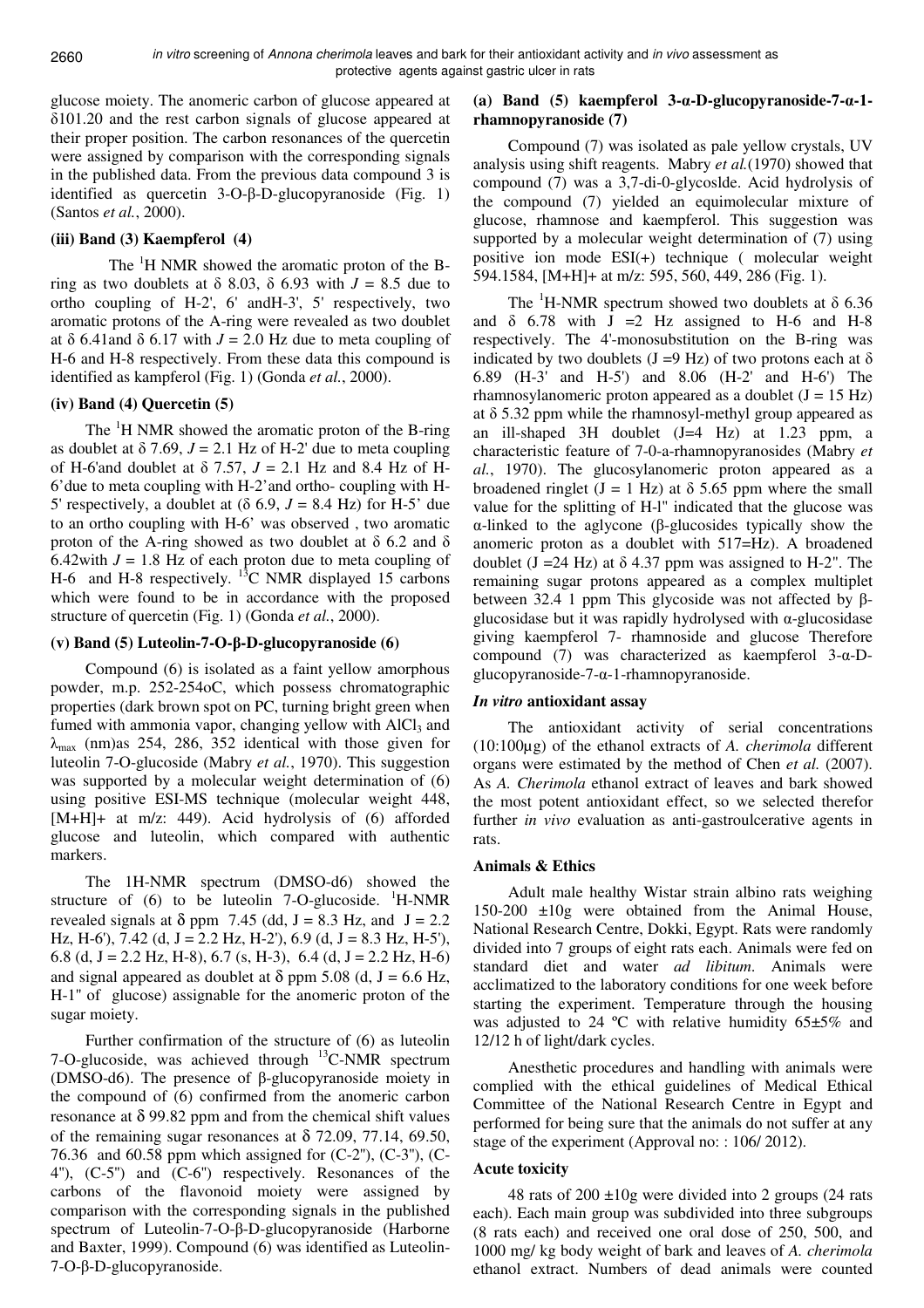along 15 days. Mortality rate and  $LC_{50}$  were monitored. We noticed that the extracts were safety at doses 250 and 500mg/kg body weight; therefore we selected the dose of 500 mg/kg body for the biological determinations.

#### **Doses and route of administration**

Absolute ethanol was orally administrated at a dose of 0.5 ml/100g body weight on 24 hours empty stomach (Mard *et al.*, 2008). *Annona* species extracts were orally given at a dose of 500 mg/kg b.w/ day for one week (Gokhale *et al.*, 2002). Ranitidine as a reference antiulcer drug was orally administrated at a dose of 100 mg / kg b.w/ day for one week (Mard *et al.*, 2008).

### **Experimental groups**

56 male Wistar strain albino rats were used in this study. Animals were divided into 7 groups (eight rats each).

Group 1: Normal healthy control rats.

Groups 2 and 3: Normal healthy rats orally treated with different alcoholic extracts of different plant organs (bark and leaves) daily for one week.

Group 4: received the ethanol dose on 24 hrs empty stomach, sacrificed after one hour later and served as the ulcerative rats.

Groups 5-7: Protective groups were administered with plant extracts or ranitidine daily for 7 days prior administration with one oral dose of absolute ethanol on 24 hrs empty stomach and sacrificed one hour later.

#### **Sample preparations**

Stomach tissue was homogenized in normal physiological saline solution (0.9% NaCl) (1:5 w/v). The homogenate was centrifuged at 4°C for 15 min at 3000 rpm and the supernatant was stored at  $-80^{\circ}$ C for further estimations.

# **Estimation of gastric lesion counts**

Stomach was removed, opened from the long curvature, washed with normal saline, expand and fixed on the dissection plate and lesion numbers were counted by magnifying lens (Szelenyi and Thiemer, 1978).

# **Gastric total acidity**

Gastric content was collected and centrifuged at 3000 rpm for 15 min. The supernatant volume (ml) was measured and the total acidity was determined by titration with 0.1 N NaOH using 2% phenolphthalein as an indicator (Guedes *et al.*, 2008). The results were expressed as m Eq/L, where

mEq = Vol of NaOH x normality of NaOH x equivalent weight of HCl x 1000/ Sample volume.

# **Oxidative stress and cell organelles markers**

Glutathione (GSH), malondialdehyde (MDA), superoxide dismutase (SOD), nitric oxide (NO), catalase (CAT), succinate dehydrogenase (SDH), lactate dehydrogenase (LDH), glucose-6 phosphatase (G-6-Pase), acid phosphatase (AP), alkaline phosphatase (ALP), 5` nucleotidase (5`NT) and total protein were assayed in stomach tissue by colorimetric Kits (Biodiagnostic Co., Cairo, Egypt).

#### **Histopathological analysis**

Stomach tissues slices were fixed in 10% paraformaldehyde and embedded in paraffin wax blocks. Sections of 5  $\mu$ m thick were stained with hematoxylin & eosin (H&E) and Masson's trichrom, then examined under light microscope for determination of pathological changes (Banchroft *et al.*, 1996).

### **Statistical analysis**

All data were expressed as mean  $\pm$  S.D. of eight rats in each group. Statistical analysis was carried out by one-way analysis of variance (ANOVA), Costat Software Computer Program. Significance values between groups were at *P*< 0.05.

### **Results**

# **Phenolic, flavonoids and alkaloids contents**

Table (1) revealed the total phenols in bark, fruit and seed extracts were lower than its content in leaves. The highest concentration of total phenolic was found with butanol and total alcohol extract of leaves of *A. cherimola*  (20.68, 21.45 mg/g, respectively). The highest flavonoid content was found in leaves of *A. cherimola* (4.6 mg/g) with total EtOH followed by bark ethanol extract (1.5 mg/g). The results showed low presence of total alkaloids. Moreover, no significant difference was observed between the two solvents EtOAc and BuOH. The total alkaloid contained found in the leaves and bark of *A. Cherimola* was 0.03 and 0.05 mg/g, respectively.

| <b>Table 1 :</b> Totalphenolics content (mg/g) in A. <i>cherimola</i> |  |  |  |
|-----------------------------------------------------------------------|--|--|--|
| using different extracting solvents.                                  |  |  |  |

| <b>Different</b><br>plant parts |        |                   | <b>Total Phenolics</b>  |                |                         |  |  |  |  |  |
|---------------------------------|--------|-------------------|-------------------------|----------------|-------------------------|--|--|--|--|--|
|                                 |        | <b>Chloroform</b> | <b>Ethyl</b><br>Acetate | <b>Butanol</b> | <b>Total</b><br>alcohol |  |  |  |  |  |
|                                 | eaves  | 2.36              | 16.68                   | 20.68          | 21.45                   |  |  |  |  |  |
| A. Cherimola                    | Bark   | 1.68              | 14.68                   | 15.64          | 9.85                    |  |  |  |  |  |
|                                 | Fruits | 0.05              | 8.68                    | 12.98          | 10.98                   |  |  |  |  |  |
|                                 | Seeds  | .03               | 10.75                   | 8.32           | 9.68                    |  |  |  |  |  |

# **Identification of flavonoidal compounds from** *A. cherimola* **leaves**

 Seven known flavonoids (Fig. 1) were identified by comparing their spectral data with published data as Quercetin 3-*O*-α-L-rhamnopyranosyl- (1→6))-β-Dglucopyranoside (1), Kaempferol 3-*O-* β-Dglucopyranoside (2),Quercetin3-*O*- β -D-glucopyranoside(3), Kaempferol (4), Quercetin (5), Luteolin-7-O-β-Dglucopyranoside (6), kaempferol 3-α-D-glucopyranoside-7-α-1-rhamnopyranoside (7).

The mass spectrum of isolated flavonoids were summarized in table *S1*.

#### **Antioxidants effect**

The *in vitro* antioxidant evaluations of *A. cherimola* against vitamin C as a standard are seen in table 5. The results revealed that the leaves and the bark of *A. Cherimola* ethanol extract showed the highest antioxidant effect than fruits and seeds through the inhibition of the DPPH free radicals.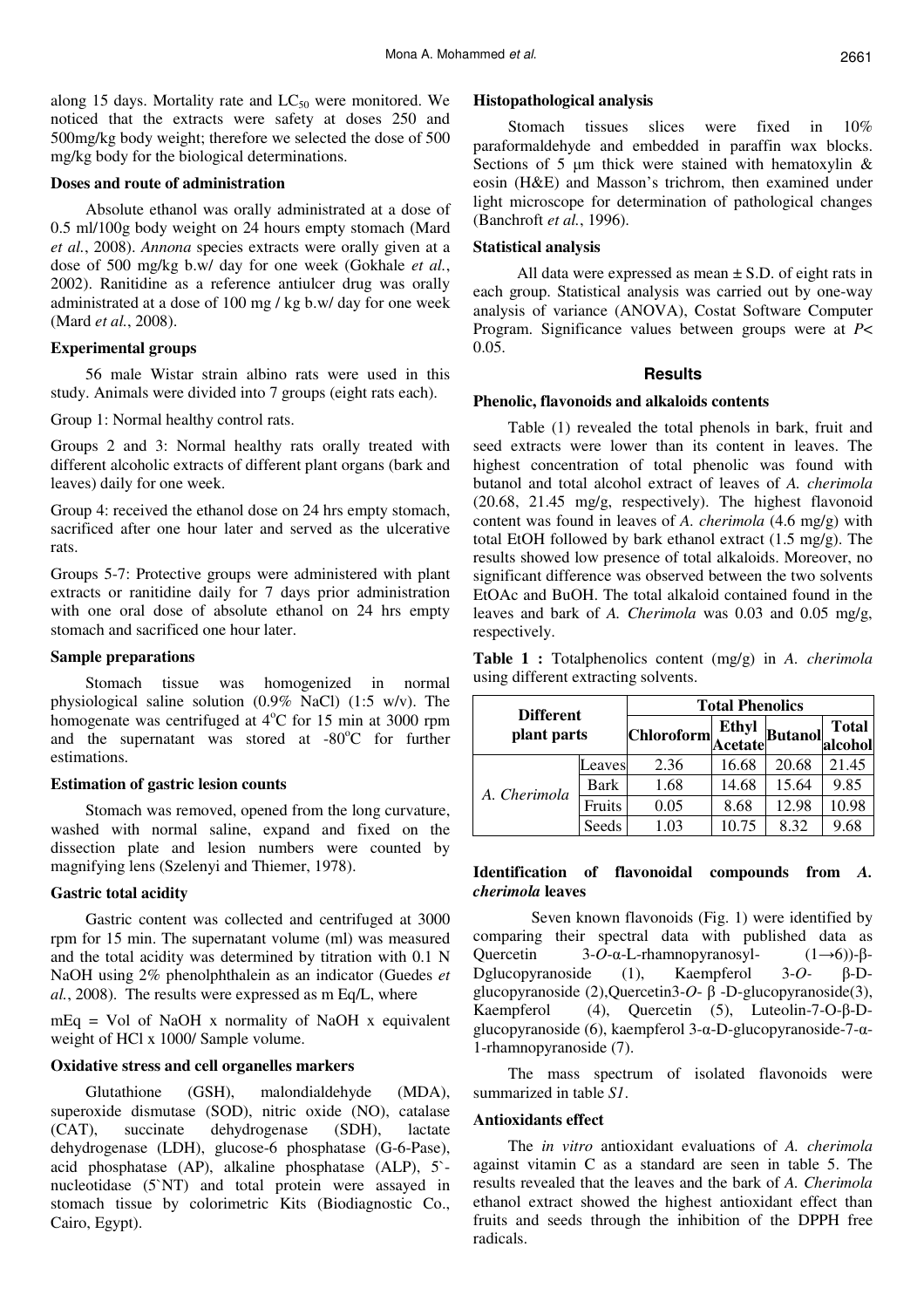| <b>Concentrations</b> | A. cherimola                  | <b>Vitamin</b>    |                  |       |
|-----------------------|-------------------------------|-------------------|------------------|-------|
| $(\mu g/ml)$          | Leaves   Bark   Fruit   Seeds |                   |                  |       |
| 10                    | 66.66                         | 59.45 29.09 18.12 |                  | 43.47 |
| 50                    | 70.00                         | 64.28 25.00 21.15 |                  | 80.85 |
| ഥറ                    | 72.72                         | 37.5              | <sup>27.56</sup> | 95.63 |

**Table 5:** *In vitro* antioxidant activity of different plant parts of *Annona cherimola* ethanol extract.

Data are inhibition percentages (IP) of DPPH free radicals at different concentrations.

| $\%$ IP $=\frac{1}{2}$ | Mean of control (3 reading) - Mean of sample (3 reading) |
|------------------------|----------------------------------------------------------|
|                        | Mean of control                                          |

# *In vivo* **study**

# **(i) Acute toxicity study**

The results revealed that the ethanolic extract of leaves and bark of *A. cherimola* were safe in 250 and 500mg/kg b.wt. At 1000 mg/kg b.wt., we observed 12.5% mortality rate after treatment with leaves of *A. cherimola*. Therefore, we selected the median dose of 500mg/kg body weight for the biological parameters.

# **(ii) Gastric ulcer markers**

Regarding to the PH level in control rats protected with different plant parts extracts, the results revealed insignificant changes revealing extracts safety on the PH level (Table 2). Gastroulcerative rats recorded significant decrease by 23.07% as compared with the control group. Gastroulcerative rats protected with leaves and bark extracts and ranitidine drug showed significant increase in the pH level by 34.80, 34.00 and 44.80%, respectively as compared with the ulcer group. So, improvement in the pH levels by 26.76, 26.15 and 34.64% were observed after protection with leaves, bark extracts and ranitidine drug, respectively.

Gastric volume in control rats protected with different plant extract and ranitidine drug recorded insignificant changes revealed extract safety (Table 2). Ulcerative stomach showed significant increase in its volume content by 2260.08% as compared with the control group. Protected rats with leaves of bark of *A. cherimola* and ranitidine drug recorded significant decrease in gastric volume by 56.80, 59.50 and 34.30%, respectively as compared with the ulcer group. Therefore, the improvement levels reached to 1340.93, 1397.59 and 812.11%, respectively.

Regarding to the gastric total acidity, normal rats protected with different extracts recorded insignificant changes as compared with the control group (Table 2). The gastric ulcerative rats showed significant decrease in the total acidity value by 76.65% as compared with the control group. Protective rats with leaves, bark of *A. cherimola* and ranitidine drug recorded significant increase in the total acidity level by 362.68, 192.23 and 171.64%, respectively as compared with the ulcer group. Ameliorated levels amounted to 84.66, 44.94 and 40.06%, respectively.

Concerning to the lesions counts, the stomach ulcerative group showed nearly eleven ulcer lesions per stomach (Table 2). In protected rats with leaves, bark of *A. cherimola* and ranitidine drug, the gastric lesions count decreased 84.44, 76.71 and 70.84%, respectively as compared with the ulcerative group.

| different extracting solvents. |  |                         |  |              |  |  |  |
|--------------------------------|--|-------------------------|--|--------------|--|--|--|
| <b>Different</b>               |  | <b>Total Flavonoids</b> |  |              |  |  |  |
| nlant nauta                    |  | <b>Ethyl</b>            |  | <b>Total</b> |  |  |  |

**Table 2 :** Total flavonoid content (%) in *A. cherimola* using

| <b>Different</b><br>plant parts |        |                   |                                              |      |                         |  |
|---------------------------------|--------|-------------------|----------------------------------------------|------|-------------------------|--|
|                                 |        | <b>Chloroform</b> | <b>Ethyl</b><br><sup>1</sup> Acetate Butanol |      | <b>Total</b><br>alcohol |  |
|                                 | Leaves | 0.07              | 1.24                                         | 2.9  | 4.6                     |  |
| A. Cherimola                    | Bark   | 0.03              | 0.99                                         | 1.2  | 1.5                     |  |
|                                 | Fruits | 0.02              | 0.63                                         |      |                         |  |
|                                 | Seeds  | 0.04              | 0.45                                         | 0.26 | 0.36                    |  |

# **(iii) Oxidative stress markers**

With respect to the oxidative stress markers, protective rats with different plant extracts and ranitidine drug recorded insignificant changes in catalase, NO, SOD, glutathione, malondialdehyde and total protein level as compared with the control group (Table3).Significant increase in catalase, NO, SOD, glutathione, malondialdehyde and total protein levels in gastroulcerative rats by 141.22, 280.00, 805.90, 269.01, 64.10 and 55.36%, respectively as compared with the control group.

Protection of gastro-ulcerative rats with leaves, bark of *A. cherimola* and ranitidine drug recorded significant decrease in catalse activity by 79.36, 41.91 and 71.70%, respectively. Also, nitric oxide significantly decreased by 62.10, 58.94 and 63.15%, respectively, while superoxide dismutase significantly decreased by 81.65, 83.79 and 80.72%. In addition, glutathione level decreased by 72.27, 72.28 and 71.56%, respectively. Malondialdehyde also decreased by 35.93, 39.84 and 39.84%, while the total protein content was decreased by22.56, 16.99, 21.56, 32.36 and 30.71%, respectively (Table3).

Improvement levels were reached to 152.08, 236.00, 739.75, 266.70, 58.97 and 33.5% for CAT, NO, SOD, GSH, MDA and total protein levels after protection with leaves extract. Protection with bark extract showed improvement by 101.11, 224, 759.07, 266.74, 65.38, and 51.78%, respectively. Ranitidine showed improvement by 172.98, 240.00, 731.32, 764.07, 65.38 and 47.72%, respectively.

**Table 3 :** Total alkaloids content (mg/g) in *A. cherimola* using different extracting solvents.

| <b>Different</b> |        | <b>Total Alkaloids</b> |                   |                 |              |  |  |  |  |
|------------------|--------|------------------------|-------------------|-----------------|--------------|--|--|--|--|
| plant parts      |        | <b>Chloroform</b>      | Ethyl<br> Acetate | Butanol alcohol | <b>Total</b> |  |  |  |  |
|                  | Leaves | 0.01                   | 0.001             | 0.009           | 0.03         |  |  |  |  |
| A.               | Bark   | 0.02                   | 0.002             | 0.01            | 0.05         |  |  |  |  |
| Cherimola        | Fruits | 0.01                   |                   | 0.008           | 0.02         |  |  |  |  |
|                  | Seeds  | 0.02                   |                   |                 | 0.03         |  |  |  |  |

# **Cell organelles marker enzymes**

Concerning cell organelles marker enzymes, the present study revealed insignificant changes in SDH, LDH, G-6- Pase, AP and 5`-NT in normal rats protected with different plant extracts and ranitidine drug as compared with the control group (Table 4).

Gastroulcerative rats showed significant increase in SDH, LDH, G-6-Pase, AP and 5`-NT activities by 209.27, 390.29, 102.03, 172.04 and 116.56%, respectively as compared with the control group.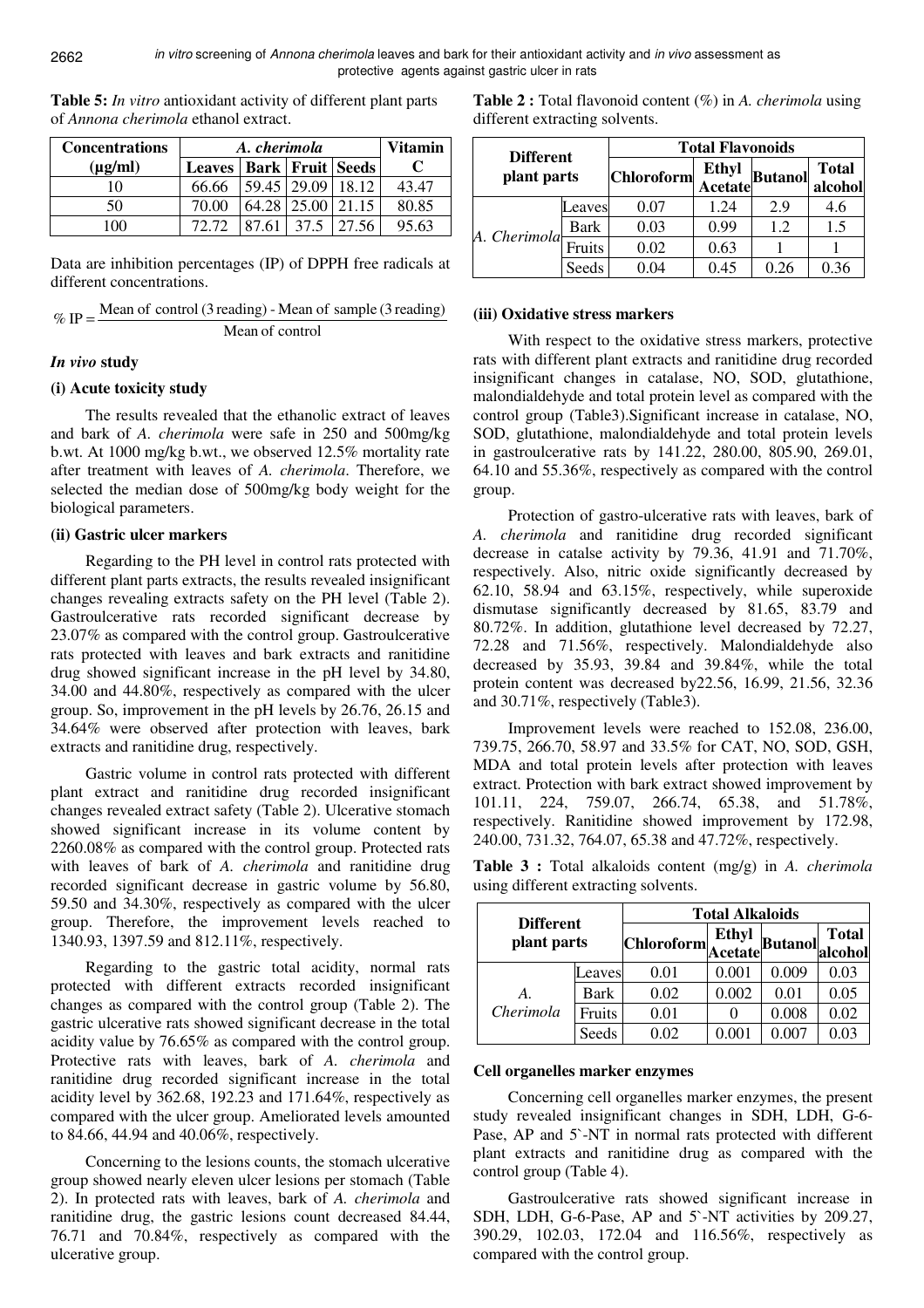SDH showed significant decrease by 71.15, 59.70 and 71.60% after protection with leaves of *A. cherimola*, bark of *A. cherimola* and ranitidine drug, respectively. LDH recorded inhibition by 79.66, 79.58, and 79.23%, while G-6-Pase inhibited by 37.56, 32.84 and 37.16%, respectively. In addition, AP enzyme diminished by 58.22, 57.01 and 52.85%, while 5`-NT decreased by 47.12, 44.68, 35.06, 36.16 and 50.27%, respectively.

Thereafter, leaves extract recorded improvement by 75.88, 220.02, 390.60, 75.57 and 390.60% for G6P, SDH, LDH, 5`NT and AP, respectively. The bark extract showed enhancement by 66.35, 184.81, 390.18, 77.95 and 390.18%, respectively, while ranitidine drug improve the enzymes by 75.06, 221.45, 388.50 and 108.36%, respectively.

| Table 4 : Mass spectrum of fragmentation ion of isolated flavonoidal compounds. |  |  |
|---------------------------------------------------------------------------------|--|--|
|---------------------------------------------------------------------------------|--|--|

| metabolite                                                         | <b>Molecular</b>                                               | <b>Chemical</b>        | <b>Chemical</b>                    | exact mass of [M-<br>$H$ ] or $[M+H]$ <sup>+</sup> |                               | $\Lambda$                     | <b>Fragmentation pathway</b>                                   |                                                   | $\lambda$ max                |                |
|--------------------------------------------------------------------|----------------------------------------------------------------|------------------------|------------------------------------|----------------------------------------------------|-------------------------------|-------------------------------|----------------------------------------------------------------|---------------------------------------------------|------------------------------|----------------|
| identification                                                     | formula<br>weight<br>formula<br>from ESI<br>measured caculated |                        |                                    | ppm                                                | negative ion<br>mode $ESI(-)$ | positive ion<br>mode $ESI(+)$ | [nm]                                                           | ID                                                |                              |                |
| <b>Hirsutrin</b><br>(Ouercetin 3-O-<br>beta-D-<br>glucopyranoside) | 464.09547                                                      | $C_{21} H_{20} O_{12}$ | $C_{21} H_{19}$<br>O <sub>12</sub> | 463.0885                                           | 463.0877                      | 1.7700                        | 463, 201, 255,<br>151                                          | 465, 303, 165,<br>229                             | 227.8,<br>278.9              | $\overline{2}$ |
| <b>Rutin</b>                                                       | 610.15338                                                      | $C_{27} H_{30} O_{16}$ | $C_{27} H_{29}$<br>O <sub>16</sub> | 609.1462                                           | 609.1456 1.1176               |                               | 609, 301, 178,<br>254                                          | 611, 465, 367,<br>303, 249, 272,<br>202, 153, 110 | 256.<br>352                  | $\overline{2}$ |
| Kaempferol 3-<br>glucoside-7-<br>rhamnoside                        | 594.1584                                                       | $C_{27}H_{30}O_{15}$   | $C_{27}H_{29}$<br>O <sub>15</sub>  | 593.1515                                           | 593.1506                      | 1.4236                        | 593, 413, 277,<br>241, 153                                     | 595, 560, 449,<br>286                             |                              | $\overline{2}$ |
| <b>Astragalin</b><br>Kaempferol 3-O-<br>beta-D-glucoside           | 448.1005                                                       | $C_{21}H_{20}O_{11}$   | $C_{21}H_{19}O_{11}$               | 447.0927                                           | 447.0932                      | 1.0289                        | 447, 401, 383,<br>297, 221, 163,<br>123                        | 449, 639, 569,<br>491, 438, 392,<br>279, 472      | 211.5,<br>284.8,<br>322.9    | 2              |
| Cynaroside                                                         | 448.3802                                                       | $C_{21}H_{20}O_{11}$   | $C_{21}H_{19}O_{11}$               | 447.3769                                           | 447.1005                      | $-3.254$                      | 447, 285, 241,<br>267, 257, 243,<br>217, 199, 178,<br>151, 133 |                                                   | 254,<br>286,<br>352,<br>348, | $\overline{2}$ |
| <b>Kaempferol</b>                                                  | 286.0477                                                       | $C_{15} H_{10} O_6$    | $C_{15}H_{10}O_6$                  | 285.0399                                           | 285.0405                      | 1.9120                        |                                                                | 287, 153, 133,<br>165, 121                        |                              | $\overline{2}$ |
| Quercetin                                                          | 302.0426                                                       | $C_{15} H_{10} O_7$    | $C_{15}H_{9}O_{7}$                 | 301.0348                                           | 301.0354                      | 1.8144                        | 301, 153, 149,<br>165, 137                                     | 303, 179, 121,<br>151, 273, 257,<br>229           |                              | $\overline{2}$ |

#### **Histopathological picture**

Concerning to the histopathological picture of normal rats stomach, Fig. 2a showed no injuries of the gastric mucosa with normal mucosal and submucosal layers.

The histological section of gastric mucosa in normal rat treated with leaves extract showed very mild disruption to the surface epithelium with mild edema and no leucocytes infiltration of the submucosal layer (Fig. 2b). The gastric mucosa in normal rat treated with bark extract showed no disruption to the surface epithelium with no edema and no leucocytes infiltration of the submucosal layer (Fig.2c).

The histological section of ulcerative stomach showed erosion of surface epithelium with moderate edema and moderate leucocytes infiltration of the submucosal layer with hemorrhage (Fig. 2d, e).

The ulcerative gastric mucosa prophylactic with leaves and barks extract showing no disruption to the surface epithelium (healed) with no edema and mild leucocytes infiltration of the submucosal layer (Fig. 2f, g). The histological section of ulcerative gastric mucosa prophylactic with drug showed no disruption to the surface epithelium (healed) with no edema and mild leucocytes infiltration of the submucosal layer (Fig. 2h).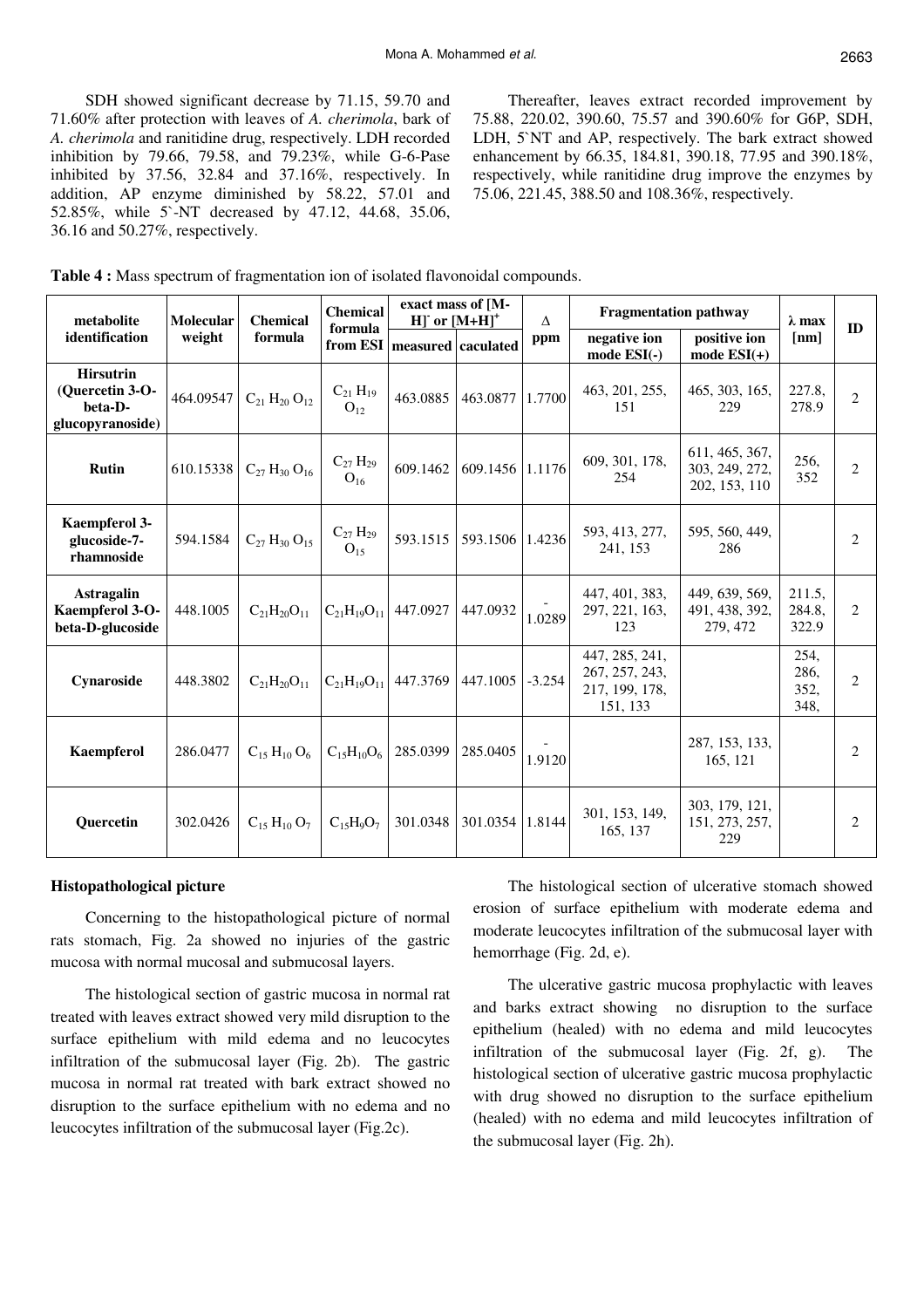

**Fig. 2(a):** Photomicrograph of normal stomach showing normal mucosal and submucosal layers (H&Ex100), (b) Gastric mucosa in normal rat treated with leaves of *A. cherimola* showing very mild disruption to the surface epithelium with mild edema and no leucocytes infiltration of the submucosal layer (H&E stain 10x). (c) Gastric mucosa in normal rat treated with bark of *A. cherimola* showing no disruption to the surface epithelium with no edema and no leucocytes infiltration of the submucosal layer (H&E stain 10x). (d) Gastric mucosa with ethanol induced ulcer for one hour, showing erosion of surface epithelium (black arrow) with moderate edema (red arrow) and moderate leucocytes infiltration of the submucosal layer (yellow arrow) (H&E stain 10x). (e) Gastric mucosa with ethanol induced ulcer for one hour, showing erosion of surface epithelium (black arrow) with mild edema (red arrow) and mild leucocytes infiltration of the submucosal layer (yellow arrow), hemorrhage (green arrow) (H&E stain 20x). (f) Ulcerative gastric mucosa prophylactic with leaves *A. cherimola* showing no disruption to the surface epithelium (healed) with no edema and mild leucocytes infiltration of the submucosal layer (H&E stain 10x). (g) Ulcerative gastric mucosa prophylactic with barks of *A. cherimola* showing no disruption to the surface epithelium (healed) with no edema and mild leucocytes infiltration of the submucosal layer (H&E stain 10x). (h) Ulcerative gastric mucosa prophylactic with drug showing no disruption to the surface epithelium (healed) with no edema and mild leucocytes infiltration of the submucosal layer (H&E stain 10x).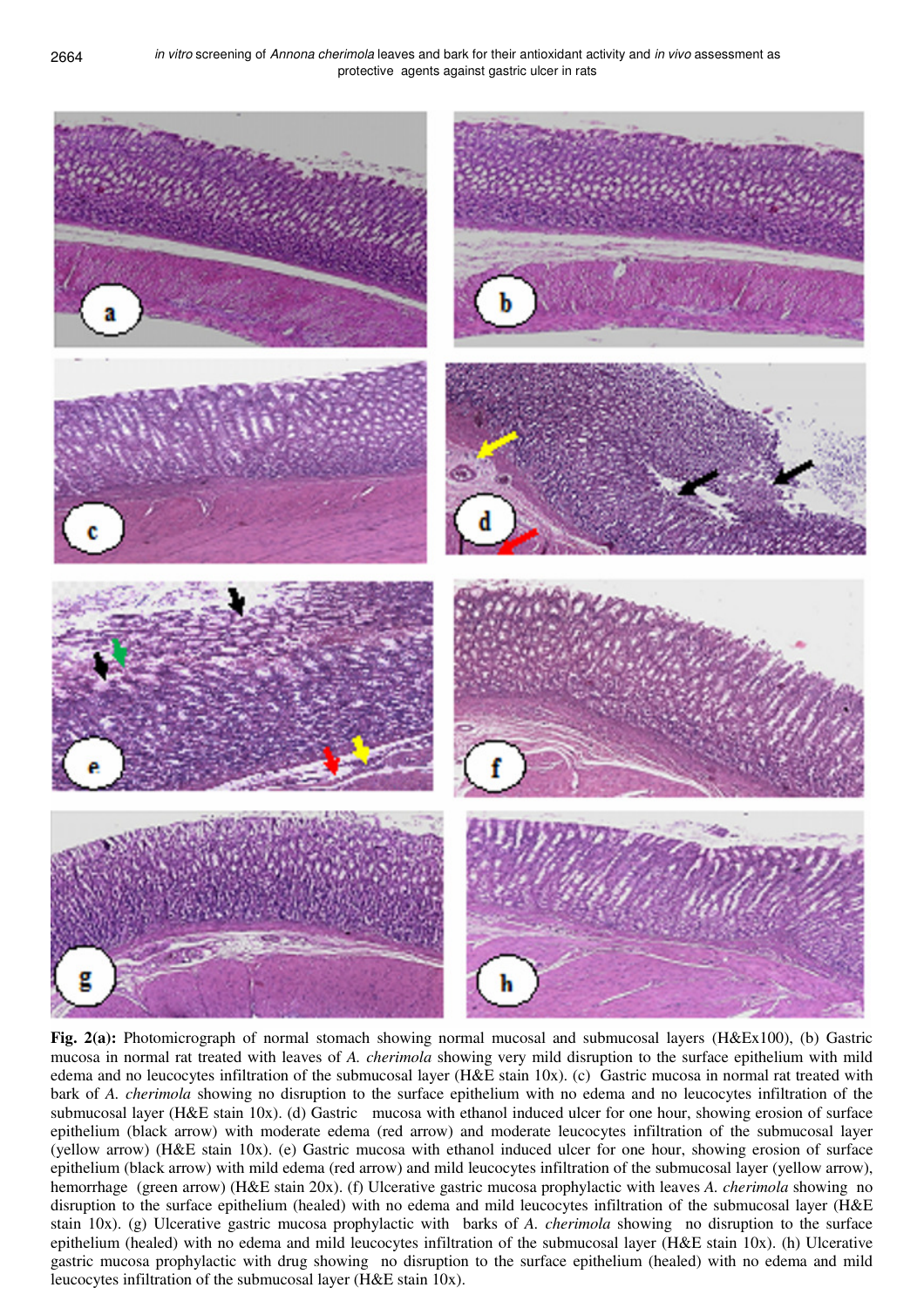**Table 6 :** Protective effect of *A. cherimola* extract on gastric ulcer markers in rats.

| <b>Parameters</b>                | <b>Control</b>                               | Control+<br>leaves<br>extract | $Control + bark$<br>extract   | <b>Ulcer</b>                      | <b>Ulcer protected</b><br>with leaves<br>extract | Ulcer protected with<br>bark extract | Ulcer protected<br>with Rantidine |
|----------------------------------|----------------------------------------------|-------------------------------|-------------------------------|-----------------------------------|--------------------------------------------------|--------------------------------------|-----------------------------------|
| pH                               | $3.25^{b}$ ±<br>0.46                         | $3.38^{b} \pm$<br>0.51        | $3.25^{\mathrm{b}} \pm 0.46$  | $2.50^{\text{a}} \pm 0.53$        | 3.37 $\frac{b}{2}$ ±0.51                         | 3.37 $\frac{b}{2}$ ±0.51             | $3.62^{\mathrm{b}} \pm 0.74$      |
| Gastric<br>Volume(u)             | $132.37^{\circ}$ ±<br>18.18                  | $135.00^{\circ}$ ±<br>14.14   | $134.62 e^{\theta} \pm 10.91$ | $3125.00^{\text{ a}}$ ±<br>183.22 | $1350.00^{\circ} \pm 292.77$                     | $1275.00^{\text{ cd}}$ ± 223.60      | $2050.00^{\mathrm{b}} \pm 297.60$ |
| <b>Total Acidity</b><br>(m Eq/L) | 2.87 $\mathrm{^{ab}}$ $\mathrm{\pm}$<br>0.50 | 2.72 $abc \pm$<br>0.27        | $2.72$ abc $\pm 0.22$         | $0.67^{\circ} \pm 0.22$           | $3.10^{\text{a}} \pm 0.70$                       | $1.96^{\text{cd}} \pm 0.95$          | $1.82^{\mathrm{d}}$ ±0.66         |
| Ulcer index<br>(number)          | $- -$                                        | --                            | $-$                           | $11.25^{\text{a}}$ ±1.98          | $1.75^{\circ}$ ±148                              | $2.62^{bc}$ ±1.30                    | $3.25^{b}$ ±0.88                  |

Data are mean  $\pm$  SD of eight rats in each group.

• Statistical analysis is carried out by one way analysis of variance (ANOVA) – Costat Software Computer Program accompanied by post hoc (LSD) between groups at  $p<0.05$ .

Unshared letters between groups are significant values at  $p<0.0001$ .

| <b>Parameters</b>                | <b>Control</b>                  | extract                          | Control+ leaves Control + bark<br>extract | <b>Ulcer</b>                 | Ulcer protected Ulcer protected<br>with leaves<br>extract | with bark<br>extract                             | <b>Ulcer</b><br>protected<br>with<br>Rantidine |
|----------------------------------|---------------------------------|----------------------------------|-------------------------------------------|------------------------------|-----------------------------------------------------------|--------------------------------------------------|------------------------------------------------|
| <b>CAT</b><br>umol/mg protein    | 3.59 $^{cd}$ ±<br>1.39          | $2.20^{de} \pm 1.04$             | $1.40^{\circ} \pm 0.33$                   | $8.66^{\text{a}} \pm 1.10$   | 3.20 <sup>cd</sup> $\pm 0.81$                             | $5.03^{b}$ ±<br>1.50                             | $2.45^{\text{de}}$ ±<br>0.55                   |
| NO.<br>$\mu$ g/mg protein        | $0.25$ <sup>cd</sup> $\pm 0.03$ | $0.28^{bcd} \pm 0.04$            | $0.29^{bcd} \pm 0.05$                     | $0.95 a \pm 0.09$            | $0.36^{bcd} \pm 0.20$                                     | $0.39^{bc} \pm 0.07$                             | $0.35$ bcd $\pm 0.10$                          |
| <b>SOD</b><br>umol/mg protein    | $16.22^{\text{b}} \pm 4.94$     | $21.38^{b} \pm 1.87$             | $16.23^{b} \pm 3.17$                      | $147.21$ <sup>a</sup> ± 1.71 | $27.00^{b} \pm 7.50$                                      | $23.86^{b} \pm 4.71$                             | $28.37^{b} \pm 6.84$                           |
| <b>GSH</b><br>$\mu$ g/mg protein | $25.50^{\mathrm{b}} \pm 2.41$   | $24.06^{b} \pm 2.00$             | $25.94^{b} \pm 0.81$                      | $94.10^{a} \pm 12.00$        | $26.09^{b} \pm 1.78$                                      | $26.08^{b} \pm 1.69$                             | $26.76^{b} \pm 1.16$                           |
| <b>MDA</b><br>umol/mg protein    | $0.78^{bcd} \pm 0.02$           | $0.68 \text{°d} \pm 0.03$        | $0.86^{b} \pm 0.10$                       | $1.28^{\text{a}} \pm 0.15$   | $0.82^{bc}$ ±0.09                                         | $0.77^{bcd} \pm 0.04$ 0.77 <sup>bcd</sup> ± 0.21 |                                                |
| T. protein<br>$mg/g$ tissue      | 24.62 $de \pm 7.4$              | $27.25$ <sup>cd</sup> $\pm$ 1.83 | $22.37^{\circ} \pm 1.06$                  | $38.25$ <sup>a</sup> ± 4.49  | 30.00 bc $\pm 3.38$                                       | $25.87^{\text{ d}} \pm 3.09$                     | $26.50^{\mathrm{d}} \pm 2.20$                  |

**Table 7 :** Protective effect of *A. cherimola* extract on antioxidant levels and protein content of gastric ulcer in rats.

Data are means  $\pm$  SD of eight rats in each group.

• Statistical analysis is carried out by one way analysis of variance (ANOVA) – Costat Software Computer Program accompanied by post hoc (LSD) between groups at  $p<0.05$ .

Unshared superscript letters between groups are the significance values at  $p < 0.0001$ .

**Table 8 :** Protective effect of *A. cherimola* extract on cell organelles marker enzymes of gastric ulcer in rats.

| <b>Parameters</b>                     | <b>Control</b>            | Control+<br>leaves<br>extract | Control + bark<br>extract | <b>Ulcer</b>              | Ulcer protected<br>with leaves<br>extract                                                                                                                          | Ulcer protected<br>with bark<br>extract    | <b>Ulcer</b><br>protected<br>with Rantidine |
|---------------------------------------|---------------------------|-------------------------------|---------------------------|---------------------------|--------------------------------------------------------------------------------------------------------------------------------------------------------------------|--------------------------------------------|---------------------------------------------|
| G6P<br>$\mu$ mol/mg<br>protein        |                           |                               |                           |                           | 242.03 fg ± 23.23 271.40 $\text{def}$ ±7.07 279.62 $\text{c}^{\text{cde}}$ ±19.04 488.93 <sup>a</sup> ±45.37 305.26 $\text{bcd}$ ± 11.65 328.34 $\text{b}$ ± 61.77 |                                            | $307.24$ bcd $\pm$<br>15.74                 |
| <b>SDH</b><br>$\mu$ mol/mg<br>protein | $74.94^{\circ} \pm 12.82$ | $64.51^{\circ} \pm 6.70$      | $71.18^{\circ} \pm 9.42$  | $231.77^{\circ}$ ± 27.84  | $66.86^{\circ} \pm 9.56$                                                                                                                                           | $93.27^{\mathrm{b}} \pm 3.53^{\mathrm{c}}$ | $65.81^{\circ} \pm 8.69$                    |
| <b>LDH</b><br>$\mu$ mol/mg<br>protein | 54.61 $^{\rm b}$ ±4.21    | $58.28^{b} \pm 5.56$          | $60.69^{b} \pm 6.57$      | $267.75^{\circ} \pm 4.66$ | $54.44^{b} \pm 8.89$                                                                                                                                               | 54.67 $b + 9.49$                           | $55.59^{b} \pm 10.92$                       |
| 5'NT<br>$\mu$ mol/mg<br>protein       | $52.12^{\circ} \pm 5.30$  | $53.29^{\circ} \pm 4.02$      | $52.02^{\circ} \pm 6.07$  | $112.35^a \pm 6.61$       | $72.96^{\mathrm{b}} \pm 15.49$                                                                                                                                     | $71.72^{\text{b}} \pm 14.39$               | $55.87^{\circ} \pm 6.82$                    |
| AP<br>$\mu$ mol/mg<br>protein         | $73.32^{\circ} \pm 5.96$  | $75.01^{\circ} \pm 6.18$      | $73.66^{\circ}$ ±7.36     | $199.46^a \pm 3.90$       | 83.32 bc $\pm$ 9.55                                                                                                                                                | $85.74^{bc} \pm 11.17$                     | $94.03^{b} \pm 15.26$                       |

Data are means  $\pm$  SD of eight rats in each group.

• Statistical analysis is carried out by one way analysis of variance (ANOVA) – Costat Software Computer Program accompanied by post hoc (LSD) between groups at p<0.05.

Unshared superscript letters between groups are the significance values at  $p < 0.0001$ .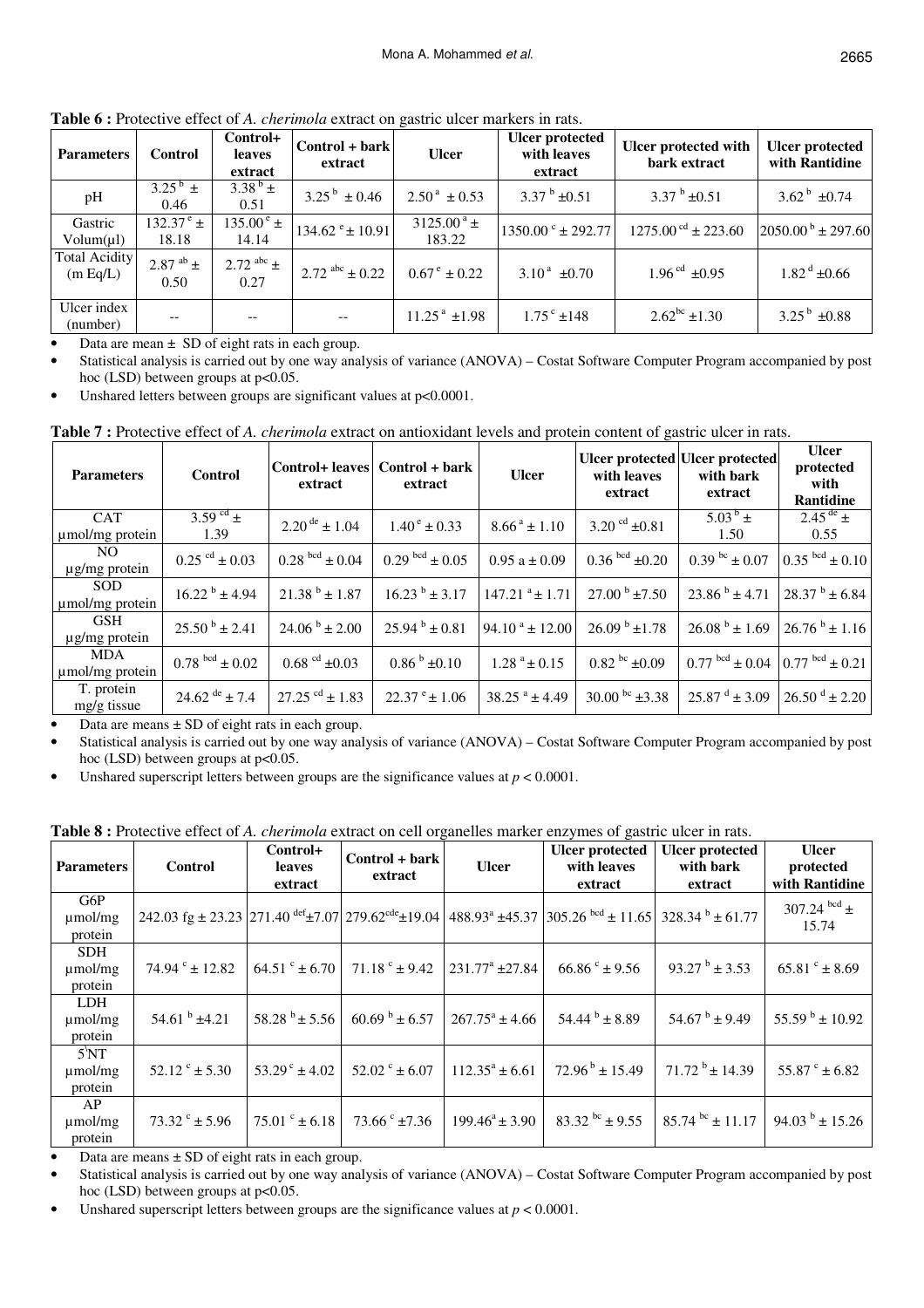#### **Discussion**

Our results revealed the presence of phenols, flavonoids and alkaloids in *A. cherimola* ethanol extract. Many studies revealed that medicinal plants are containing phenols, flavonoids and alkaloids which have different biological activities (Hassan *et al.*, 2016; Hassan *et al.*, 2008). The choice of the proper solvents controlled the properties of phenolic components of the concerned plants, where the highest extractable values have been attained using alcohol compared with the other solvents investigated.

These data may show some lights on the polar properties of the phenolics characterized in *Annon*a species, and this may be confirmed by the less efficiency of chloroform for extracting phenolics. The best extraction efficiency was achieved by ethanol 100%, then80% followed by 50% EtOH.

From phytochemical study the plants included in this investigation focused on the isolation two groups of natural product; flavonoids and alkaloids. Seven flavonoids are identified as Rutin, Kaempferol 3-glucoside-7-rhamnoside, Astragalin, Kaempferol, Quercetin, Hirsutrin and Luteolin-7-O-β-D-glucopyranoside from the extracts are mentioned.

Pathogenesis of peptic ulcers, secretion of gastric acid is still recognized as a central component of this disease. Therefore, the main therapeutic target is the control of this secretion using antiacids,  $H_2$  receptor blockers like ranitidine, famotidine, anticholinergics like pirenzepin, telezipine or proton pump blockers like omeprazole, lansoprazole (Qadeer *et al.*, 2006). However, gastric ulcer therapy faces nowadays major drawbacks because most of the drugs currently transition metal ions chelation, inhibition of oxidizing enzymes, increase of proteic and nonproteic antioxidants and reduction of lipid peroxidation. These effects are correlated with presence in the structures of an *o*-dihydroxy in the ring B (catechol), and additionally a 2,3 double bond in conjugation with a 4-oxo function, as well as the presence hydroxyl groups in positions 3, 5 and 7. Besides the gastroprotective activity, sofalcone (a chalcone), quercetin and naringenin (flavanones) accelerate the healing of gastric ulcers (Abdelwahab *et al.*, 2013). In addition, flavonoids are able to decrease ulcerogenic lesions by promoting the formation of gastric mucosa which inhibit the production of pepsinogen and diminish acid mucosal secretion (La-Casa *et al.*, 2000). Mota *et al.*(2009)have summarized the literature on 95 flavonoids with varying degrees of antiulcerogenic activity, confirming that flavonoids have a therapeutic potential for the more effective treatment of peptic ulcers. The most important effect of flavonoidsis their antioxidant properties. This is seen in garcinol, rutin and quercetin, which involves free radical scavenging effect.

These results go parallel with the data obtained by Anand *et al.* (2015). They found the extraction of phenolic and flavonoid compounds from a plant depends on the methods and type of extracting solvent.

The development of gastroduodenal ulcers is mainly attributed to the consumption of alcohol. When alcohol was administered to human body it penetrates rapidly to the gastro intestinal mucosa causing damage and erosion (Repetto and Llesuy, 2002). The increase in the permeability in mucosal together with active products from mast cells,

macrophages and blood cells will produce vascular injury, necrosis and hence formation of ulcer (Kvietys *et al.*, 2009).

Ethanol and excess of reactive oxygen together are critical factors loading to mucosal damage (Repetto and Llesuy, 2002). An increased in the parameters characterizing gastric ulceration such asgasteric volume, pH and total acidity were recorded. Gracioso *et al*. (2002) attributed the rate of mucosal defensive mechanisms to the hydrochloric acid released from the surface of epithelial cells.

The present study revealed significant increase in malondialdehyde, superoxide dismutase, catalse, NO and glutathione. Demir *et al.* (2003) mentioned that high gastric mucosal MDA levels in patients with peptic ulcer and gastritis are thought to reflect free radicals mediated gastric mucosal damage. In agreement with our results, it was observed significant elevation of SOD in gastric ulcer state (Tandon *et al.*, 2004). The first authors explained this observation according to stress causes stimulation of stomach leading to local hypoxia or actual "ischemia". An increase in the level of  $H_2O_2$  by SOD action which in conjugation with O2 generate OH in caused by ischemic condition. In this cortex OH radicals generated important constituents like structural and functional proteins and lipids membrane. Hydroxyl radicals thus generated oxidizes important cellular constituents such as structural and functional proteins and membrane lipids. Lipid peroxidation causes loss of membrane fluidity, impaired ion transport and membrane integrity and finally loss of cellular functions. It has been firmly established that oxidative stress and impaired prostaglandin synthesis contribute to gastric mucosal damage in experimental models of gastric lesions induced by ethanol (Kwiecien *et al.*, 2002).

It was reported that, a reduction in gastric glutathione can occur following ethanol consumption and glutathione pretreatment could subside the gastric damage (Loguercio *et al.*, 1993). In contrast to many investigations, GSH in the present study recorded significant elevation in gastric ulcer group. Indeed, glutathione status is dependent on relative activity of many other enzymes (Malmezat *et al.*, 2000). The increased activity of enzymes involved in GSH synthesis (γglutamyl-cysteine synthetase) and GSH reduction (glutathione reductase) can lead to an increase of GSH concentration. Conversely increased the activity of GSH peroxidase (the enzyme responsible for catalyzing the formation of oxidized glutathione) and GSH transferase (the enzyme responsible for the conjugation of toxic compounds with GSH) led to decrease in GSH concentration. This was in accordance with Koc *et al.*(2008)who observed decrease of glutathione peroxidase and glutathione transferase in indomethacin induced gastric ulcer, ethanol induced mucosal injury and in stress ulcer which may give an additional support to our results.

In the present investigation, it is revealed that total protein content can be used as a useful index for the severity of cellular disorder for many diseases. The amelioration of protein synthesis has been considered as a contributory selfhealing mechanism which in turn can accelerates the regeneration process (Sharma and Shukla, 2011).

Ethanol treatment recorded severe elevation of mucosal enzymes. This was in parallel with the observation of Ozeki *et al.* (1987) who showed marked activation of SDH in gastric ulcer mucosa. They attributed this elevation to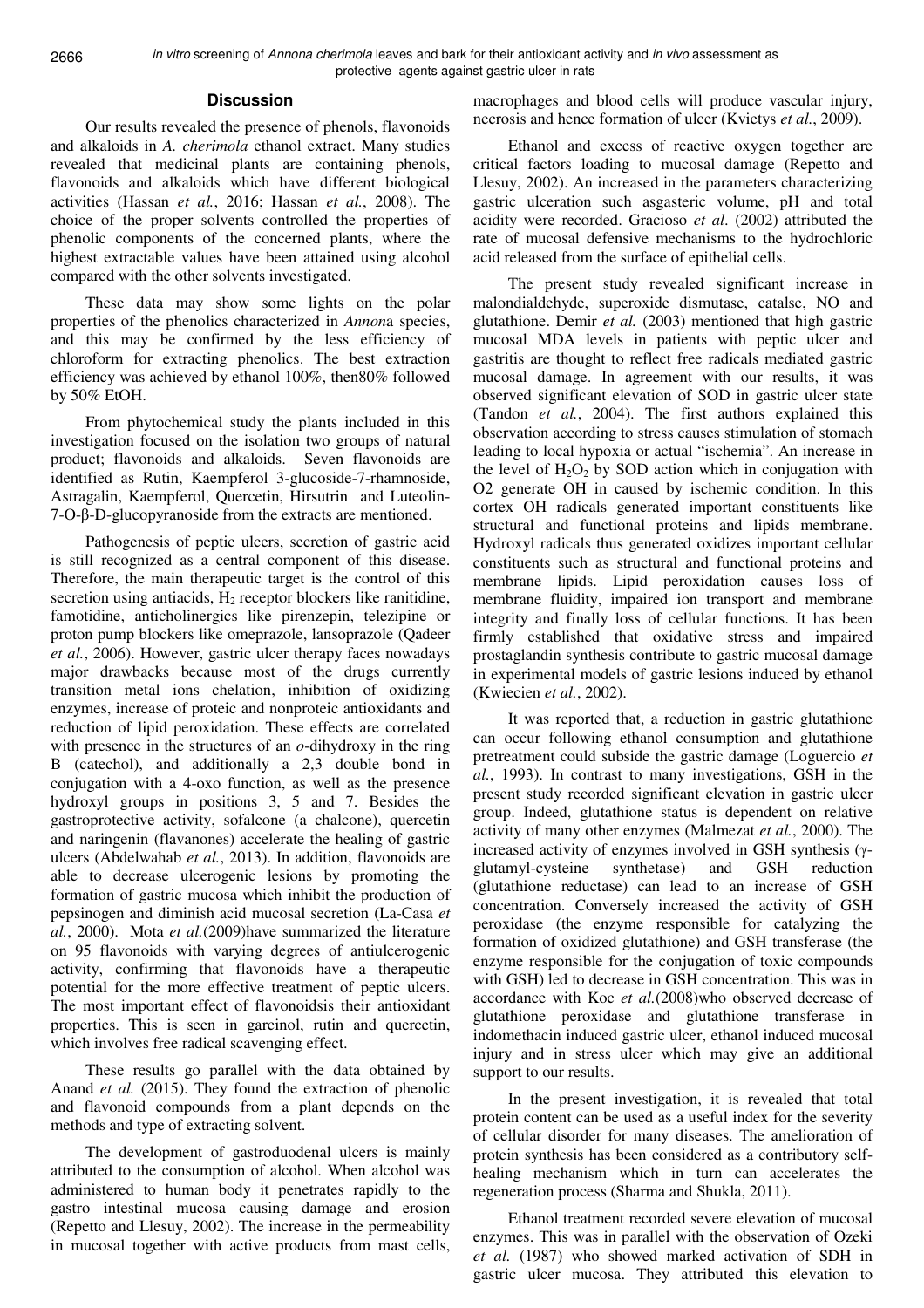increase of mitochondrial permeability and depolarization. The same observation was recorded in case of increase LDH in gastric mucosa. Brzozowski *et al.* (2005) consider LDH elevation as a sensitive indicator of mucosal damage in ulcerative and ischaemic conditions.

Lysosomal membrane stability plays a very important role in the inflammatory process (Rodrigues *et al.*, 1998). Erosive gastropathy and gastroduodenal ulcerative showed a great liability of lysosomal membranes and autoaggressive enzymes release (Rodrigues *et al.*, 1998). This was in accordance with the observed elevation of acid phosphatase enzyme, which is mainly localized in lysosomes. Glusose-6 phosphatase and 5`-nucleotidase also recorded significant increase after ethanol ulceration. This was in parallel with the results of Ozeki *et al.* (1987)who mentioned that gastric ulcer mucosa is mediated *via* endoplasmic reticulum and plasma membrane stress response following enzymes leakage and damage to their membranes. Disturbance of cell membranes in ulcer is one of the main pathogenetic components of ulcer genesis. Alcohol consumption leads to a change of the membrane phase state, which significantly affects membrane transport processes and systems of transmembrane information transfer that led to enzyme disturbance (Yakubtsova *et al.*, 2008).

Ulcer healing is a complex process and entails several distinct repair mechanisms. Epithelial cell proliferation and migration from the ulcer edge across the ulcer bed is accompanied by maturation of granulation tissue beneath the ulcer base. Within this tissue, vascular endothelial cells form new capillaries to restore the microvasculature, while fibroblasts restore the *lamina propria* (Berenguer *et al.*, 2002). Ulcer healing is associated with regulation of pH at the gastric surface. Some plant-derived substances have been shown to attenuate ethanol-and stress-induced gastric lesions *via* activation of prostaglandin, nitric oxide and sensory nerve pathways and thus improving the microcirculation (Brzozowski *et al.*, 2005). These observations are in line with our results through the recorded decrease in gastric volume, acidity, lesion counts, antioxidant levels and mucosal enzymes by the actions of the selected extracts.

The presented decrease in gastric volume, lesions and acidic value reinforced the presence of antisecretory and antiulcerogenic effects of the selected extracts. Ranitidine also recorded a protective potential role in gastric ulcer. This was attributed to the antisecretory and mucosal strengthening effects beside its cicatrisation action (Moraes *et al.*, 2008).

Regarding to the histological changes in gastric mucosa upon ulceration by ethanol, deep ulcer reached to the basement membrane lined the *lamina propria* was recorded. The thickened ulcer base recorded some polymorphous lymphocytes fibrin. The gastric glands are hyperplastic and surrounded the ulcer. The *lamina propria* contains few lymphocytes and polymorphonuclear leucocytes with high degree of fibrosis (Gracioso *et al.*, 2002; Moraes *et al.*, 2008). This was in accordance with our recorded histological observation of ulcerated mucosa.

Rats submitted to protection by the selected plant extracts present well-develop degenerative epithelium at the ulcer margin and throughout the wide area where the ulcer had been implanted. The stomach also showed the simple columnar epithelium and *lamina propria* presenting simple branched tubular glandules with dilated lumen. Ulcer healing takes place either by a regeneration process that starts from the neck cells of the glands or by a rapid process involving the migration of cells towards the luminal surface and their deposition on the area stripped by the ulcerogenic agent (Galati *et al.*, 2002).

 In conclusion, rats subjected to protection by *A. cherimola* showed improvement in ulcer index, oxidative stress markers and cell organelles markers enzymes as well as the improvement of the histopathological pattern in gastric mucosa. The presence of phenolics and flavonoids improved the selected parameters due to their antioxidant effects as well as its role as anti-ulcerative agent. Further studies are needed for their pharmacological and clinical applications.

#### **Conflict of interest**

The authors confirm that there are no known conflicts of interest associated with this publication and there has been no significant financial support for this work that could have influenced its outcome.

#### **References**

- Abdelwahab, S.I.; Taha, M.M.E.; Abdulla, M.A.; Nordin, N.; Hadi, A.H.A. and Mohan, S. (2013). Gastroprotective<br>mechanism of *Bauhinia thonningii Schum.I* mechanism of *Bauhinia thonningii Schum.*J Ethnopharmacology, 148: 277–86.
- Amoo, I.A.; Emenike, A.E. and Akpambang, V.O.E. (2008). Compositional evaluation of *Annona cherimoya* (custard apple) fruit. Trends in Applied Sciences Research, 2: 216−220.
- Anand, J.; Upadhyaya, B.; Rawat, P. and Rai, N. (2015). Biochemical characterization and pharmacognostic evaluation of purified catechinsin green tea (*Camellia sinensis*) cultivars of India. Biotechnology, 5: 285–294.
- Banchroft, J.D.; Stevens, A. and Turner, D.R. (1996). Theory and practice of histological techniques. Fourth Ed., New York, London, San Francisco, Tokyo: Churchil livingstone.
- Berenguer, B.; de la Lastra, A.; Moreno, F.J. and Martın, M.J. (2002). Chronic gastric ulcer healing in rats subjected to selective and non-selective cyclooxygenase-2 inhibitors. European Journal of Pharmacology, 442: 125-135.
- Brzozowski, T.; Konturek, P.C.; Drozdowicz, D.; Konturek, S.J.; Zayachivska, O. and Pajdo, R. (2005). Grapefruitseed extract attenuates ethanol-and stress-induced gastric lesions *via* activation of prostaglandin, nitric oxide and sensory nerve pathways. World Journal of Gastroenterology, 11: 6450-6458.
- Chen, C.Y.; Chang, F.R.; Pan, W.B., Wu, Y.C. (2001). Four alkaloids from *Annona cherimola.* Phytochemistry, 56, 753–757.
- Chen, H.Y.; Lin, Y.C. and Hsiech, C.L. (2007). Evaluation of antioxidants activity of aqueous extract of some selected nutraceutical herbs. Food Chemistry, 104: 1418–1424.
- Demir, S.; Yilmaz, M.; Köseoğlu, M.; Akalin, N.; Aslan, D. and Aydin, A. (2003). Role of free radicals in peptic ulcer and gastritis. Turkish Journal of Gastroenterology, 14: 39-43.
- Galati, E.M.; Pergolizzi, S.; Miceli, N.; Monforte, M.T. and Tripodo, M.M. (2002). Study on the increment of the production of gastric mucus in rats treated with *Opuntia ficus*indica (L) Mill. clodode. Journal of Ethnopharmacology, 83: 229–233.
- Gokhale, A.B.; Damre, A.S.; Kulkami, K.R. and Saraf, M.N. (2002). Preliminary evaluation of anti-inflammatory and anti-arthritic activity of *S. lappa*, *A. speciosa* and *A. aspera*. Phytomedicine, 9: 433–437.